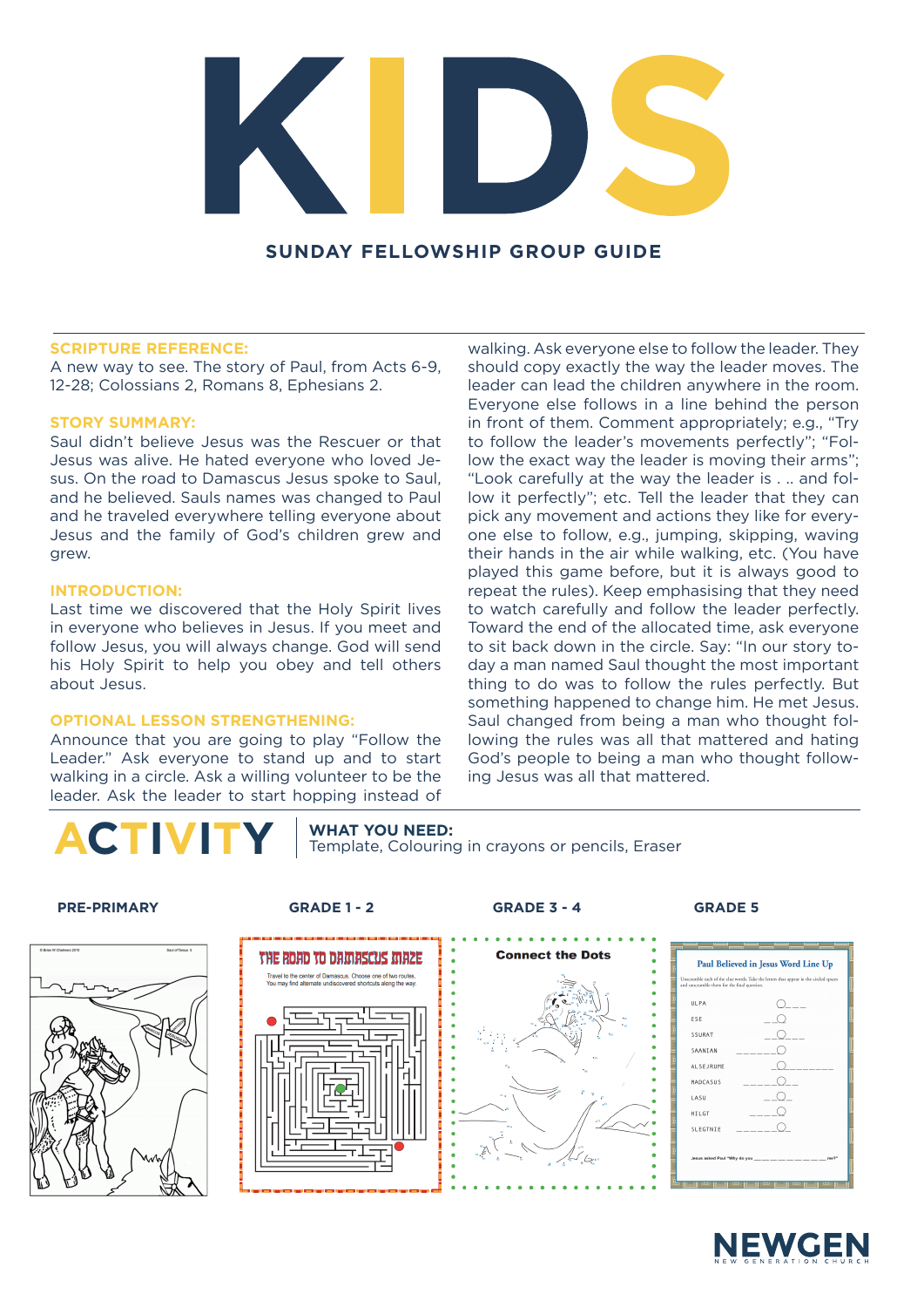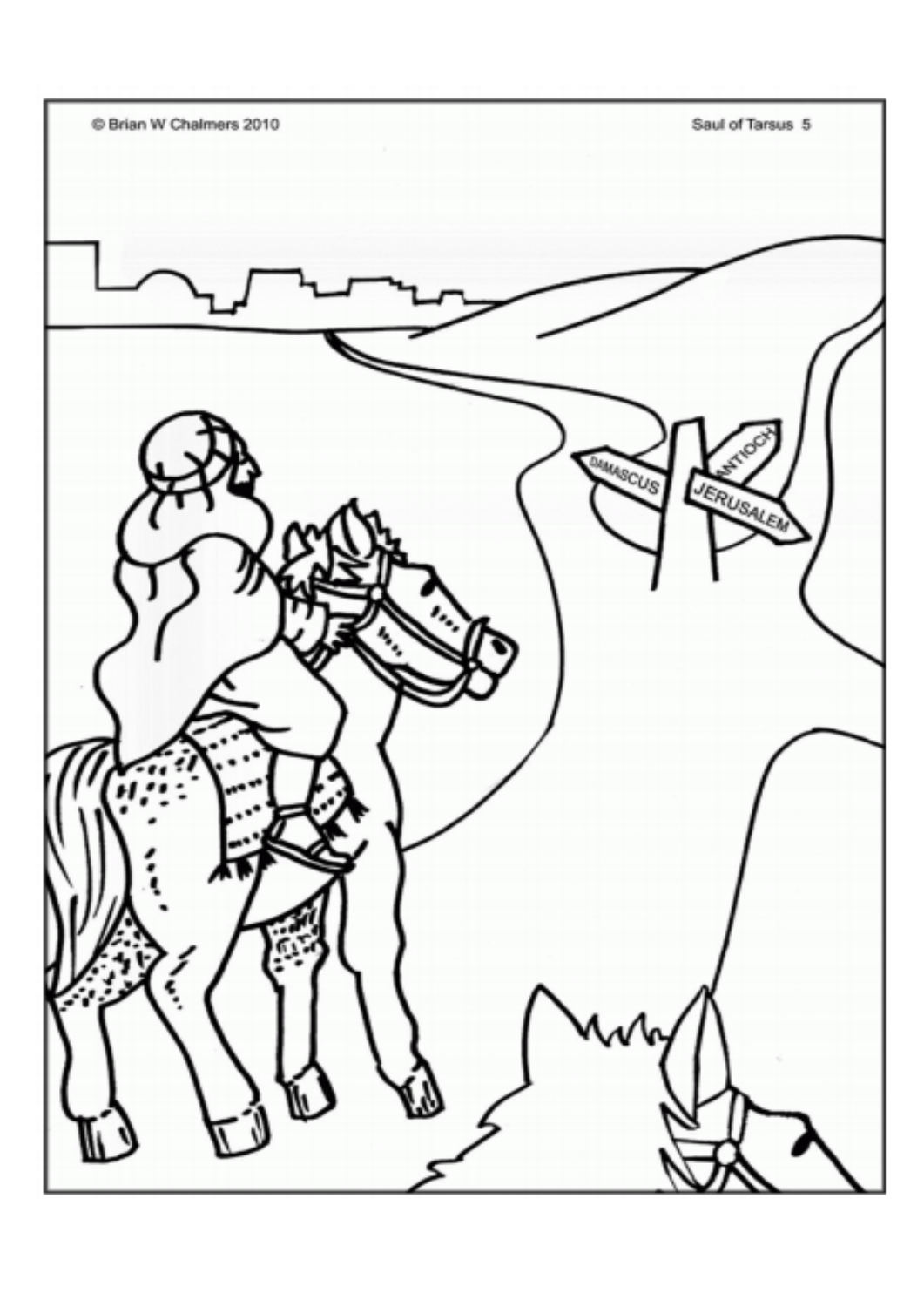# THE ROAD TO DAMASCUS MAZE

Travel to the center of Damascus. Choose one of two routes. You may find alternate undiscovered shortcuts along the way.

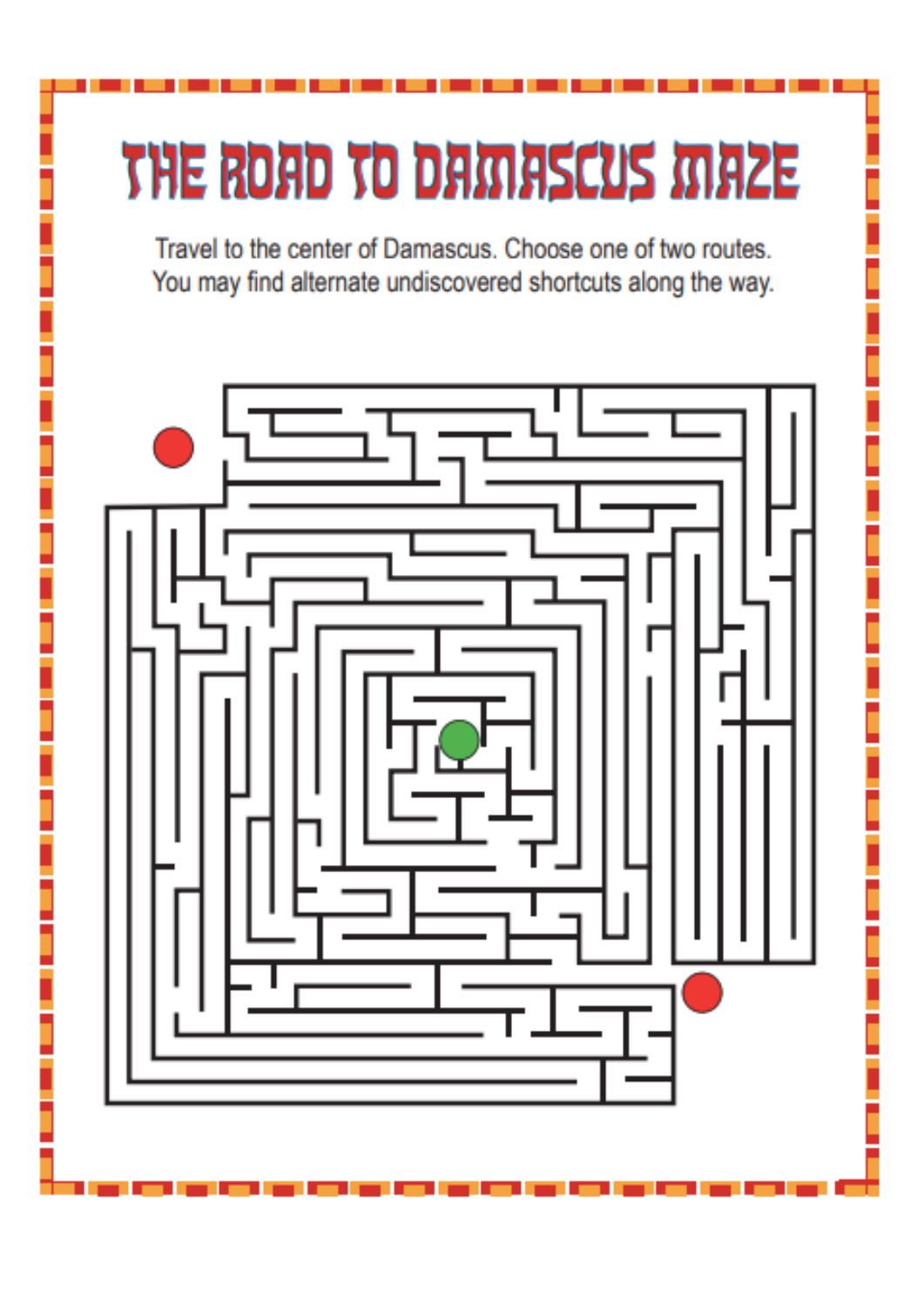